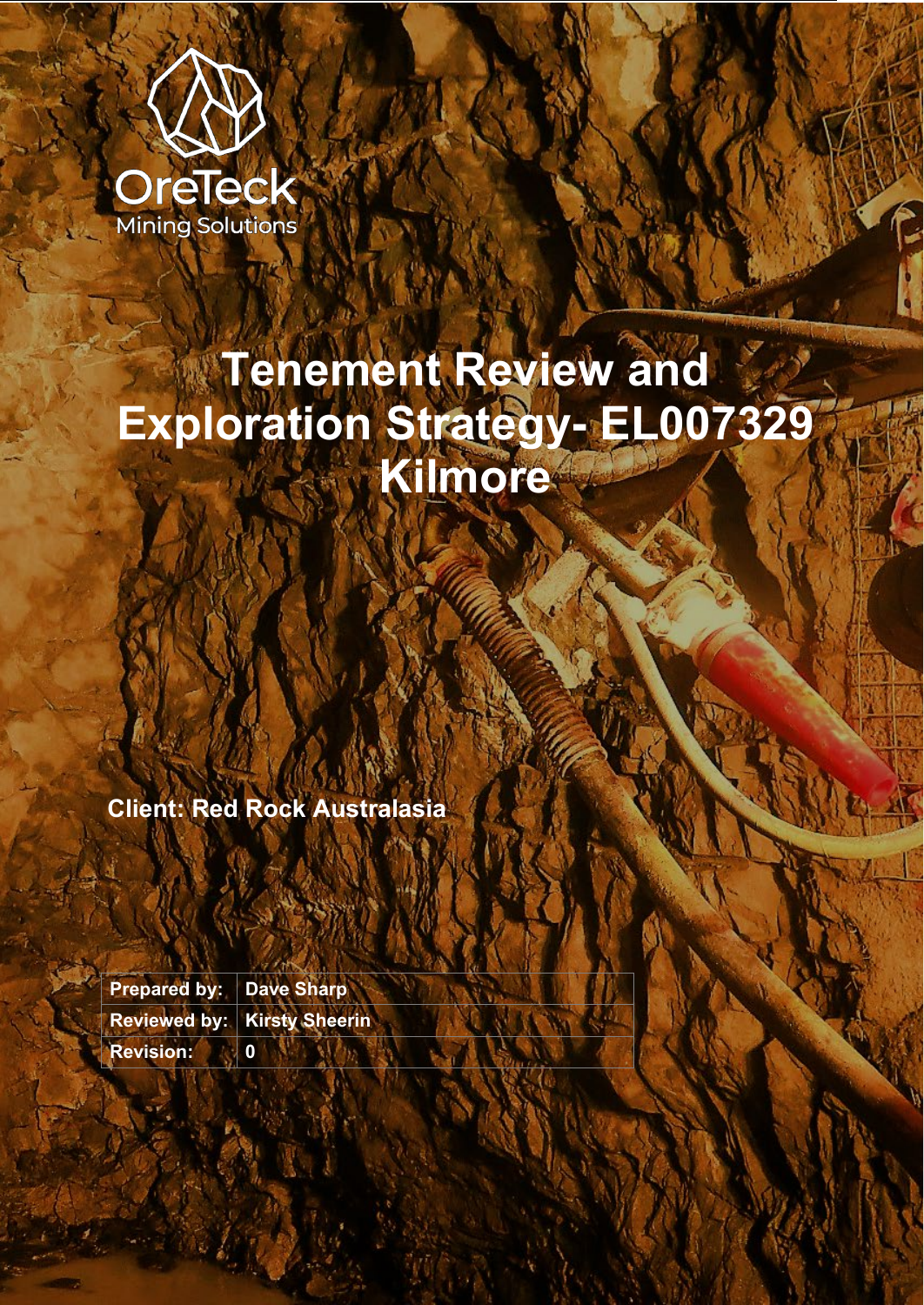

## **1 Kilmore- EL007329**

| <b>Fenement</b><br>ID | <b>Local ID</b> | Size $(km2)$ | <b>Mapping</b><br><b>Sheet</b><br>(1:100,000) | <b>Municipality</b> | <b>Current</b><br><b>Status</b> |
|-----------------------|-----------------|--------------|-----------------------------------------------|---------------------|---------------------------------|
| EL007329              | Kilmore         | 486          | Woodend                                       | Mitchell            | Application                     |

EL007329 is located to the west of Kilmore, extending south beyond Wallan and west towards Romsey [\(Figure 1\)](#page-1-0).



<span id="page-1-0"></span>*Figure 1. EL007329 location and geology.*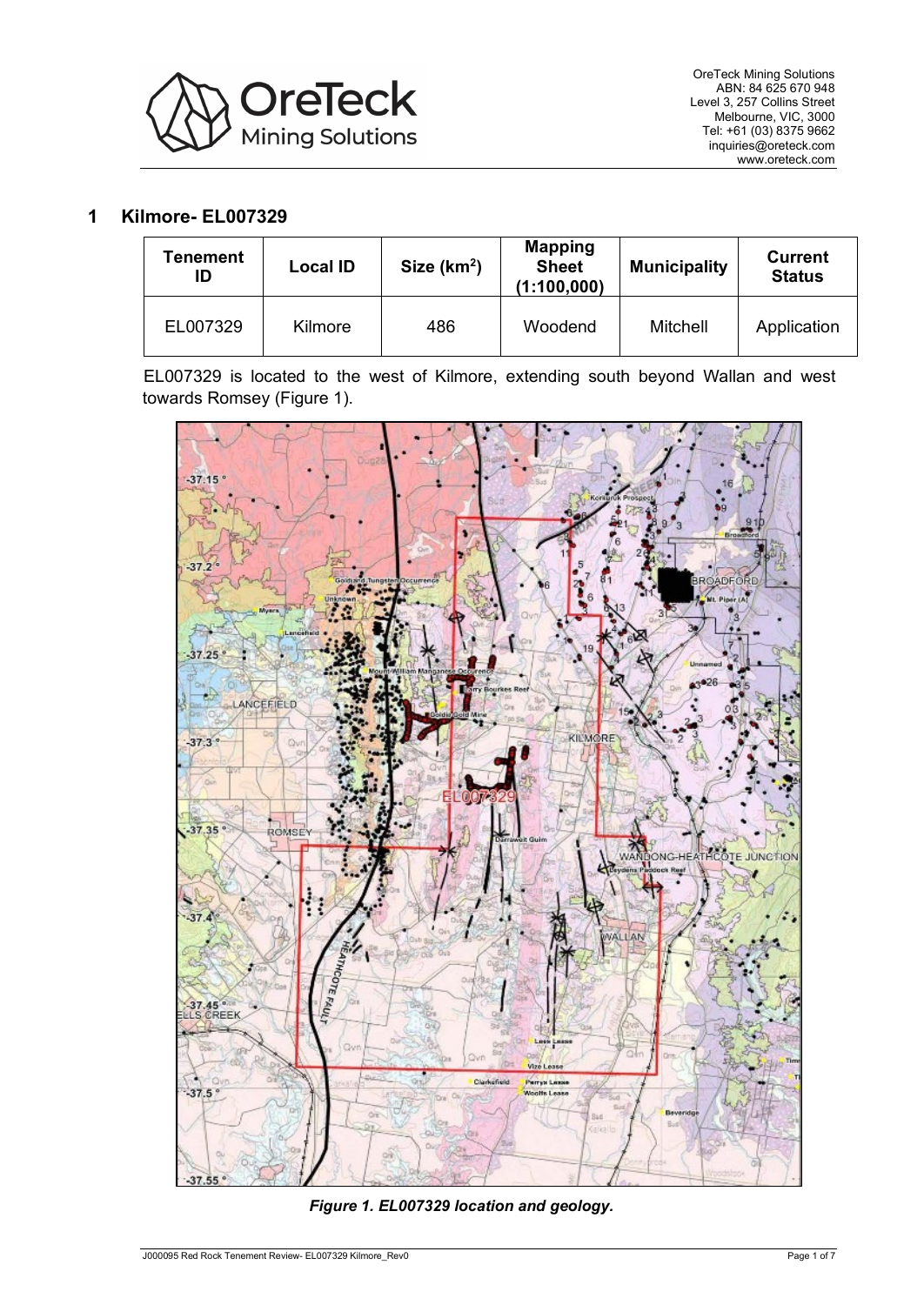

# **2 Regional Geology**

The regional geology was descried by Krijnen, 2015:

Located on the western edge of the Melbourne Zone of the Lachlan Fold Belt, rocks of the Lancemore Project tenement consist of marine siltstones and minor sandstones of Silurian to Early Devonian age.

Ductile deformation (Tabberabberan Orogeny) during the late Devonian within the Melbourne Zone created open folds within the Siluro-Devonian turbidites, with accompanying greenschist grade metamorphism. The regional scale folds demonstrate some degree of flexure which is related to NE-SW compression during the latter stages of the Tabberabberan Orogeny.

The Melbourne Zone is bounded to the west by the Mt William Fault, and to the east by the Governor Fault. These major faults contain fault bounded blocks of Cambrian greenstones indicative of underlying stratigraphy.

#### **2.1 Local Geology**

The principal rock types within the tenement are middle to upper Silurian sandstones and shales (Springfield and Chintin beds) and Tertiary basalt. The sediments have been regionally folded, with north-south axis and dips of 70-80° (Planet 1976).

Devonian intrusions of granite and granodiorite occur to the west of the tenement and sections are covered by Newer Volcanics.

The Mount William Fault intersects the tenement in the south-west corner, which is the boundary between the Bendigo-Ballarat and Melbourne structural zones.

Several smaller faults parallel to the Mount William fault have been mapped in the central area of the tenement.

#### **2.2 Mineralisation**

Goldie Gold Mine is located 10 km west of Kilmore, just off the western margin of the tenement. The country rock consists of Upper Silurian sandstones, quartzites and slates folded into a well defined anticline, the axis of which strikes at 004° and plunges 25° to the south. According to J.P.L. Kenny, who examined the mine in 1934, the reef consists of an east dipping formation in east dipping beds adjacent to the anticlinal axis. Kenny also states that the country rock is mineralised carrying arsenopyrites and fine mineralised quartz veins oxidised near the surface. Gold occurs in the quartz veins, in the slate bands, and an apparent association with arsenopyrite. The mine was worked by three shafts to a depth of 120 feet.

The second occurrence of gold mineralisation in the western portion of the tenement is Larry Bourkes Reef, shown on the Lancefield-Goldi geological parish plan as the Kilmore Diggings.

The mine was described by Dunn (1905) and Kenny (1934) with the below of summary of the observations from both authors: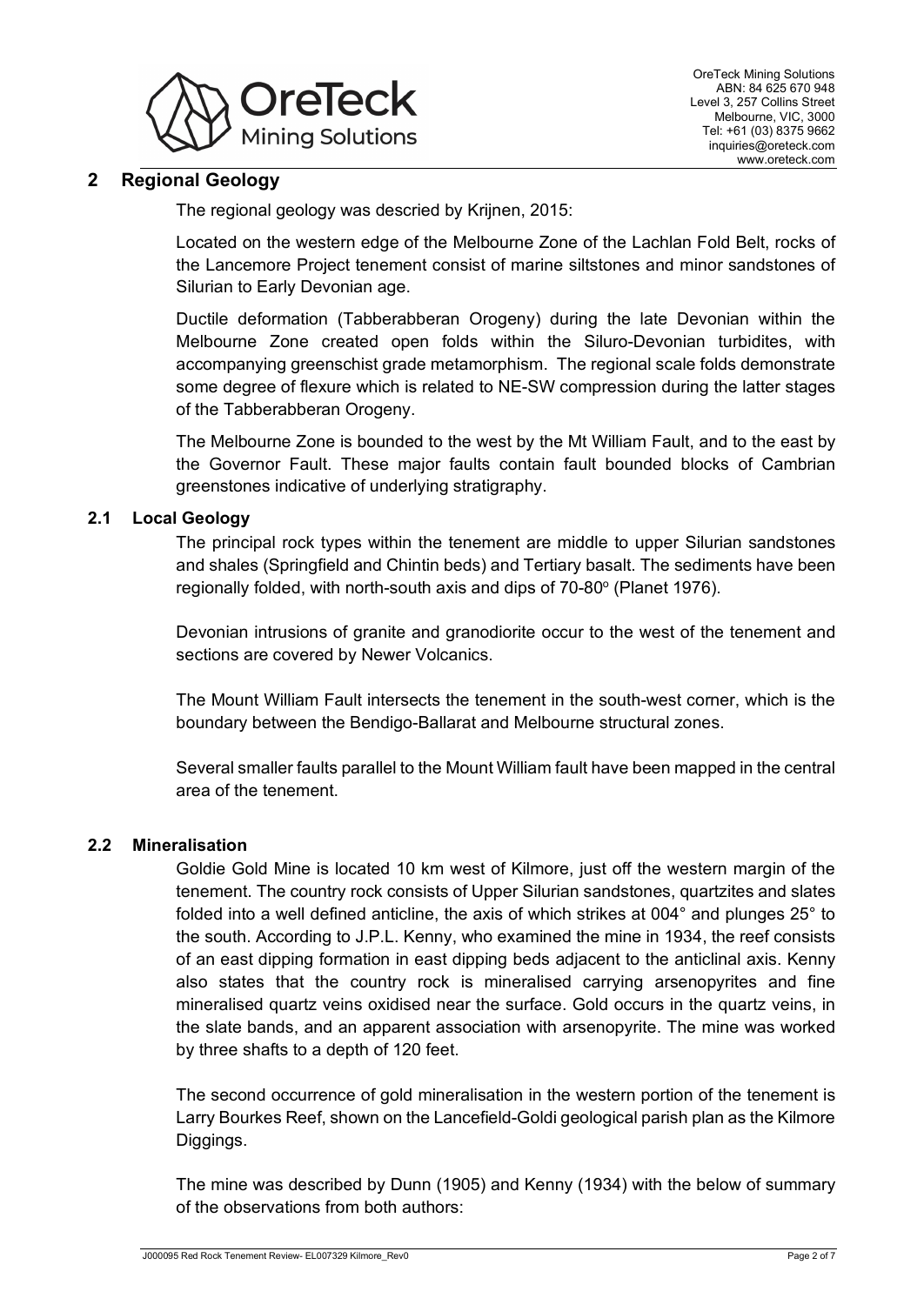

The country rock consists of folded Silurian sandstones and mudstones striking north south. Both authors describe a fault striking east-west and dipping to the north. On the footwall of the fault is a breccia composed of large blocks of Silurian sediments commented by a matrix of finer grained material. Quartz occurs as fine veins in fracture fillings and in the matrix as small bunches. This formation was worked from two open cuts, the as small bunches. This formation was worked from the main one oriented eastwest with a length of 70 m and a width of 4-17 m. From the east end of this cut a smaller one extends south for 20 m. Three shafts were sunk on the north side of the main open cut, with the deepest being hunts shaft which was sunk to a depth of 25 m with a 12 m cross cut to the formation beneath the main opencut. 85 m SW of this shaft is Rue's shaft, which was sunk entirely in breccia. North from the shaft, stoping has been undertaken on the formation on the 9, 18 and 27 levels.

## **3 Mining History/Production**

Production data from the Larry Bourkes Reef between 1864 and 1868 is recorded as 1070 ounces from 5620 tonnes, with an average grade of 5.9 g/t. This figure is incomplete as the size of the open cuts indicates that considerably more tonnes were mined (Planet, 1976).

The Goldie Mine yielded 748 ounces of gold for an average of 9.6 g/t between 1886- 1888 (Planet Resources, 1976).

The Kilmore Antimony occurrence is located on the tenement with unknown production figures.

## **3.1 Nearby Mining Activity**

There are no operating gold mines near the tenement.

## **4 Exploration History**

Most other tenement holders have focused on other areas outside of EL007329 when holding ground covering this tenement. Exploration on the tenement has been limited to sampling within and surrounding the Larry Bourkes Reed and exploring for auriferous gravels associated with deep leads around the Willowmavin area.

#### **4.1 Planet Mining, 1976**

Trenching was completed across the breccia south of the open pits associated with the Larry Bourkes Reef as well as sampling of the shaft and adits.

230 m of trenching was completed with 77 30 kg samples taken along with 24 adit and stope samples from the Rues Shaft at the Larry Bourkes Mine. Results from the trenching were low, consistently below 0.2 g/t. Results from the adit and stope sampling were also low, falling within the 1.4-2.0 g/t range. (Planet Resources, 1976)

It has been proposed that a majority of the grade was adjacent to the fault bounding the breccia on the north side (Planet Resources, 1976).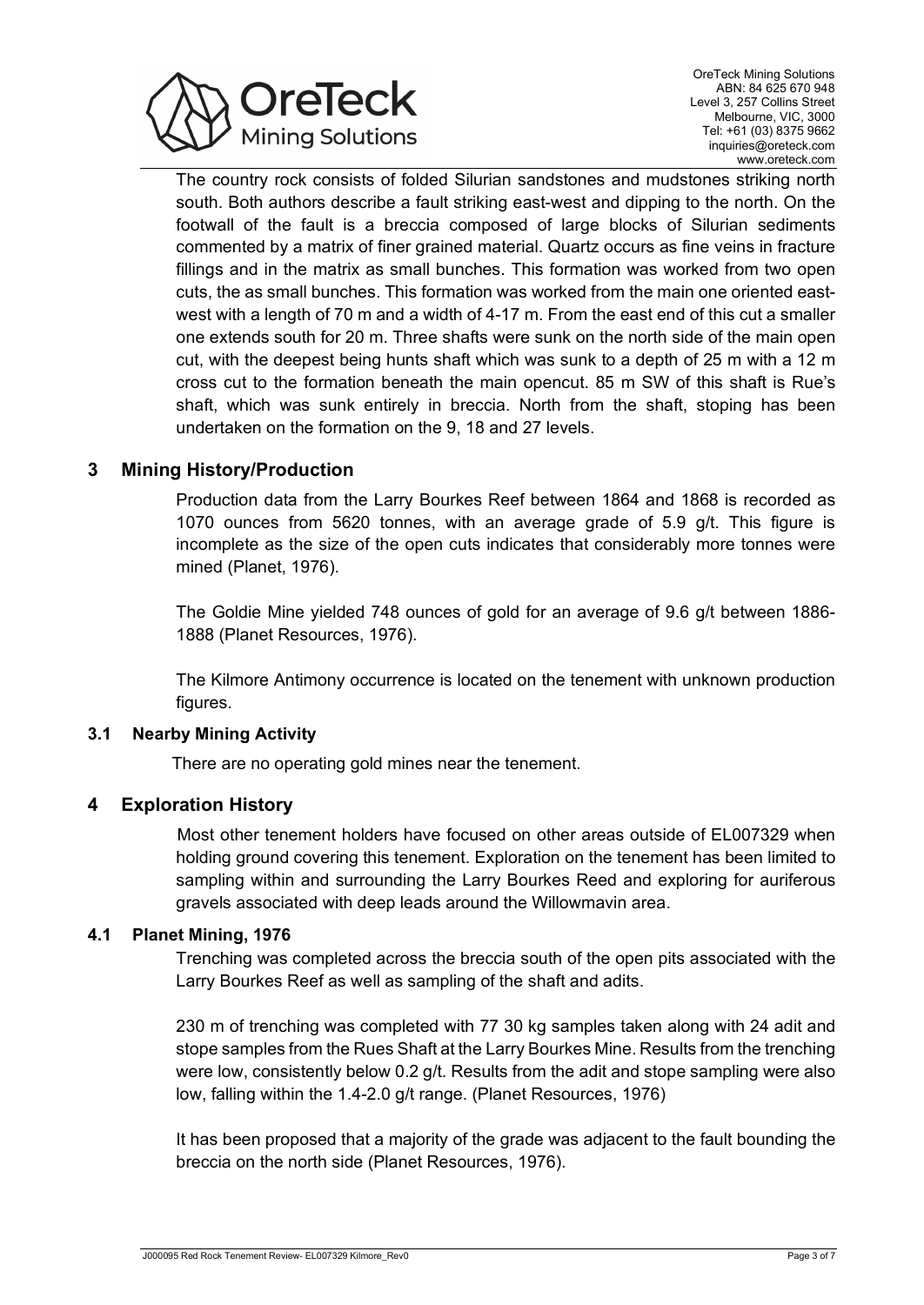

## **4.2 CRA Exploration Pty Ltd, 1981-1982**

In 1981, a drill program was designed to test for shallow buried auriferous gravels across the tenement, including the Willowmavin area where auriferous gravels were reported from a GSV bore. Three holes (W010, W011 and W012) were pre-collared through basalt. Hole W010 was been completed by cable tool. This hole intersected clayey wash with sub-angular quartz gravels; probably indicating a possible local source. Drilling of holes W010 - W012 located the channel but did not completely test the inferred full channel (Swennson, 1981). None of the holes have had grades reported in company reports and are assumed to be below cut-off values (<0.01 g/t).

Three more holes were drilled in 1982 to give a complete tested section of the channel defined by earlier drilling. The previous holes at this location, WOl0 - W012, were drilled to establish the existence of a tributary lead flowing to the east, and previously intersected in government bores.

Holes WO25- WO27 were drilled and showed the palaeochannel to be extremely narrow and very steep-sided on the northern side (Swennson 1982). Steep sided channels are difficult to define to the narrow nature of the gravels and a lack of accumulation of gravels on flat areas. As per the initial round of drilling, none of the holes have had grades reported in company reports and are assumed to be below cut-off values (<0.01 g/t).

#### **4.3 Nagambie 2014-2015**

In 2014, a Geochemical sampling program was conducted on roadsides verges on the south western portion of the tenement, proximal to historic mining areas. The highest gold value of 21 ppb was taken from Diggings Road reserve. Another two elevated results were taken along Diggings Road, including 3 ppb and 9 ppb. Elevated arsenic levels were associated with the 21 ppb and 9 ppb gold results but did not show elevated antimony. The 3 ppb gold result had high antimony and low arsenic. A further sample taken along the Old Kilmore-Lancefield Road returned 4 ppb which was not associated with elevated arsenic or antimony levels (Krijnen, 2015).

Elevated arsenic results were common in the soil program with a cluster of elevated results on the corner of Diggings and McHargs Road along with McGraths Lane. These samples roughly show the trends between the historic mines in the area. Three samples returned elevated antimony values with a sporadic distribution.

The soil geochemistry indicated a few areas showing anomalous gold, mostly along Diggings Road. This area corresponds to historical alluvial gold workings. Elevated arsenic values show a trend which matches the trend of the historical workings in the area.

Most other tenement holders have focused on other areas outside of EL007329 when holding ground covering this tenement.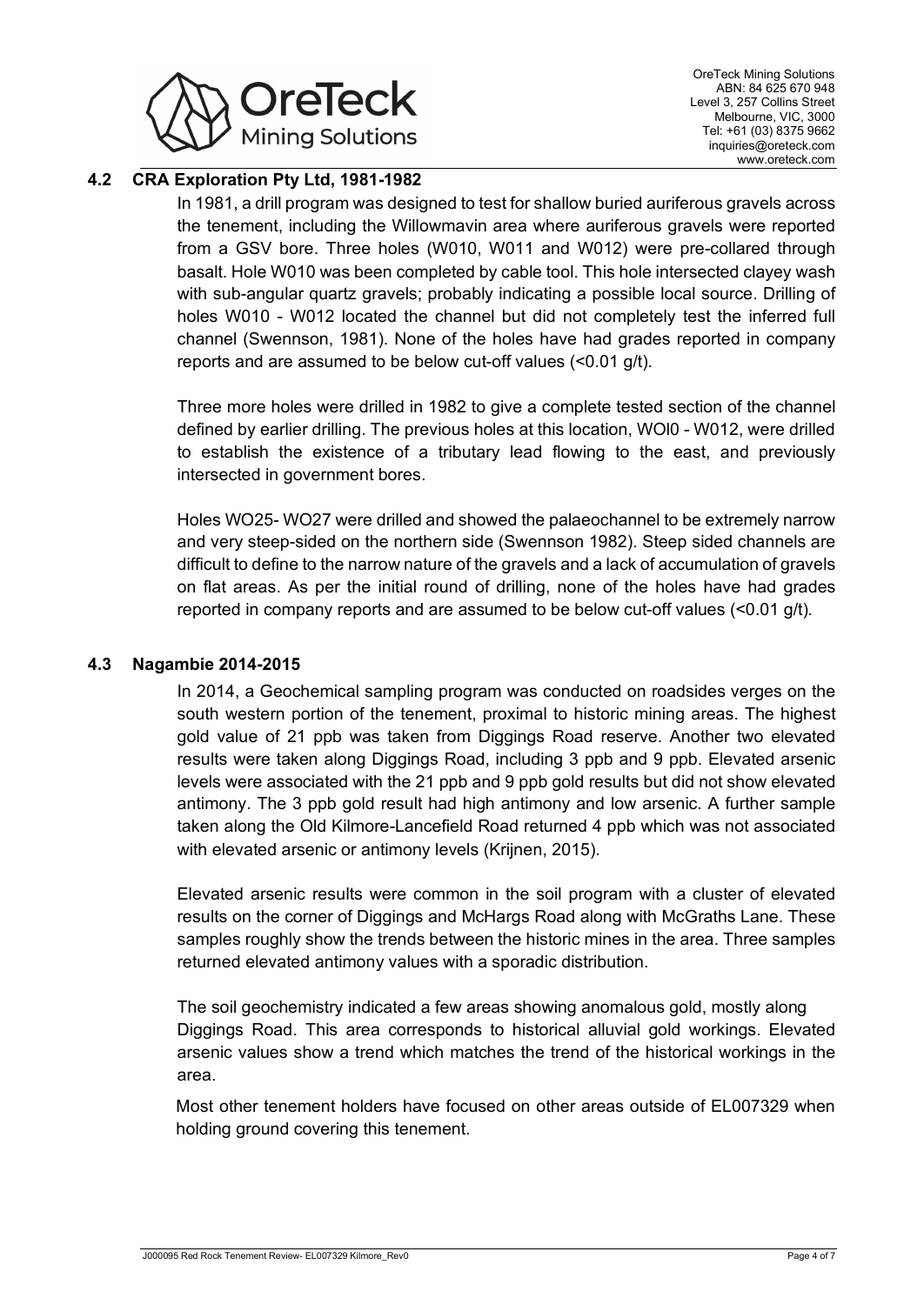

# **5 Exploration Strategy**

A flexure in the Mount William fault in the Heathcote area is a host for mineralisation and historical mining. A flexure in the Mount William fault also occurs in the south west portion of the tenement. The flexure is in the opposite direction to that at Heathcote but has not been explored according to historical record researches. The exploration strategy for this area would include;

- Review existing geophysical data to confirm position of the fault
- A first pass east-west geochemical sampling program across the strike of the Mount William fault focussing on the area of flexure. Estimate of 100 samples- \$25,000
- Follow up geochemical sampling program focussing on any anomalies identified.

The Costerfield Goldfield is located 35km from the tenement. Mandalays Costerfield Gold-Antimony mine is located to the east of the Mount William Fault on a parallel fault. A strategy for exploring this style of mineralisation would consist of:

- Identifying faults parallel to the Mount William Fault in a similar setting to **Costerfield**
- Review existing geochemical data to identify any possible gold/antimony anomalies
- Conduct geochemical sampling programs over any faults or anomalies identified as prospective. Contingency of 50 samples - \$15,000.

A cluster of north south trending folds have been interpreted in the eastern portion of the tenement. This is the structural setting for the Central Victorian style of mineralisation which remains untested on this tenement. The exploration strategy for this area of the tenement would include;

- Geochemical program around the Laydens Paddock Reef area. Estimate of 150 samples, \$35,000.
- Composite of existing mapping around the folded area to enhance geological knowledge.

#### **6 References**

DUNN E.J, 1905. The Kilmore Gold Diggings; Occurrence of Gold in Oliver's Paddock, Near Kilmore; Gold Mining at Goldie, Near Kilmore. Geological Survey of Victoria Volume II, Part 1, 1905.

Kenny J.P, 1936. Goldie Deep Lead, Kilmore; Goldie Mine, Goldie, Near Kilmore. Geological Survey of Victoria, Volume V, Part 1, 1934.

KRIJNEN. J, 2015. Nagambie Mining Ltd. EL5516. Lancemore Project. Annual Report for the period ending 30 June 2015.

Planet Resources NL, 1976. Kilmore Project. Final Report, June 1976.